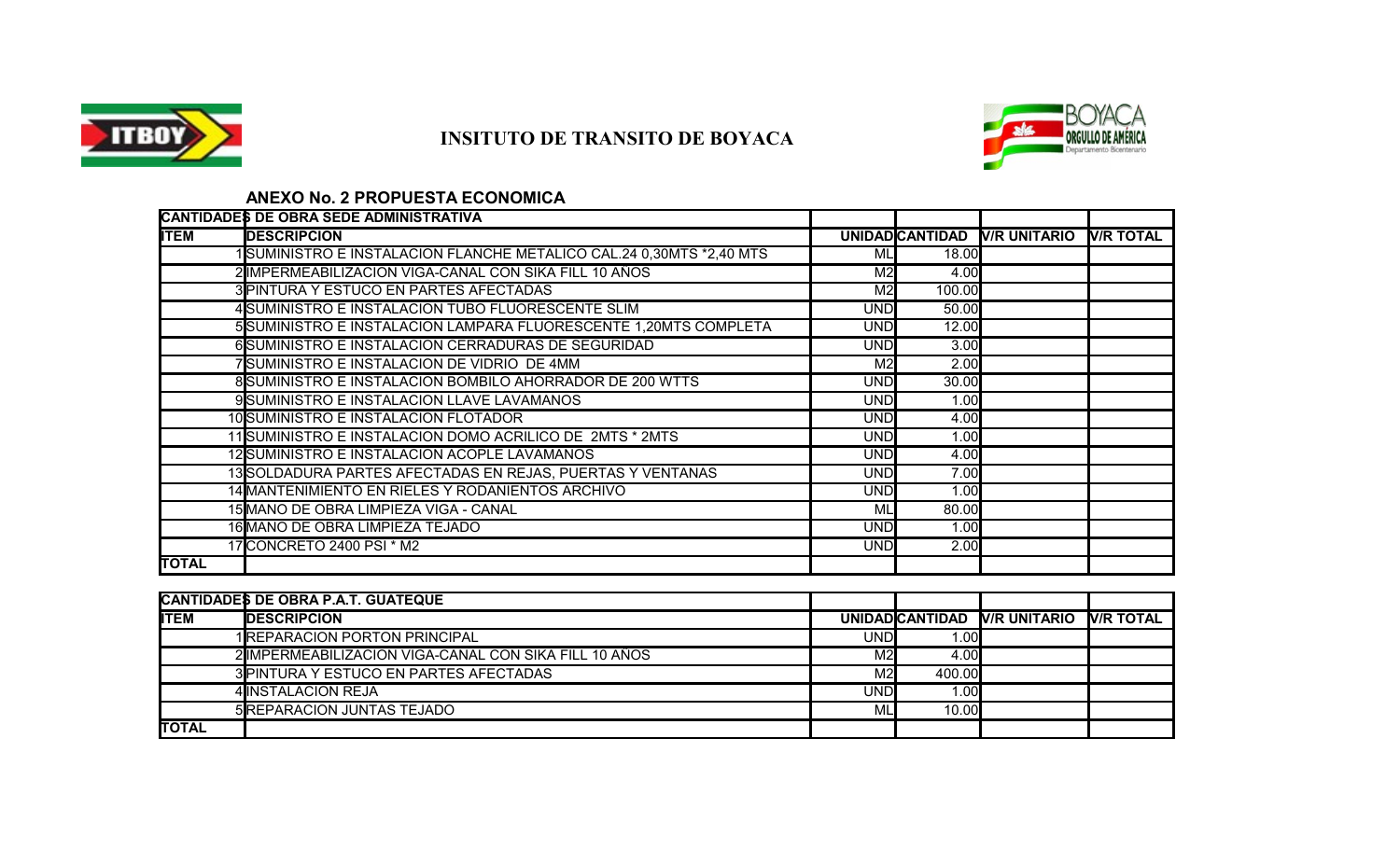|              | CANTIDADES DE OBRA P.A.T. NOBSA                                     |            |                  |                              |                   |
|--------------|---------------------------------------------------------------------|------------|------------------|------------------------------|-------------------|
| <b>IITEM</b> | <b>IDESCRIPCION</b>                                                 |            |                  | UNIDAD CANTIDAD V/R UNITARIO | <b>IV/R TOTAL</b> |
|              | 1SUMINISTRO E INSTALACION FLANCHE METALICO CAL.24 0,30MTS *2,40 MTS | ML         | <b>20.00</b>     |                              |                   |
|              | 2 IMPERMEABILIZACION VIGA-CANAL CON SIKA FILL 10 AÑOS               | M2         | 5.00             |                              |                   |
|              | 3 PINTURA Y ESTUCO EN PARTES AFECTADAS                              | M2         | 80.00            |                              |                   |
|              | 4 SUMINISTRO E INSTALACION FLOTADOR                                 | <b>UND</b> | .00 <sub>l</sub> |                              |                   |
|              | 5 MANO DE OBRA LIMPIEZA VIGA - CANAL                                | ML         | 80.00            |                              |                   |
| <b>TOTAL</b> |                                                                     |            |                  |                              |                   |

|               | CANTIDADES DE OBRA P.A.T. MONIQUIRA                    |     |       |                              |                  |
|---------------|--------------------------------------------------------|-----|-------|------------------------------|------------------|
| <b>IITEM</b>  | <b>IDESCRIPCION</b>                                    |     |       | UNIDAD CANTIDAD V/R UNITARIO | <b>V/R TOTAL</b> |
|               | 1 IIMPERMEABILIZACION VIGA-CANAL CON SIKA FILL 10 AÑOS | M2l | 5.00  |                              |                  |
|               | 2 PINTURA Y ESTUCO EN PARTES AFECTADAS                 | M2l | 30.00 |                              |                  |
|               | 3MANO DE OBRA LIMPIEZA VIGA - CANAL                    | ML  | 30.00 |                              |                  |
| <b>ITOTAL</b> |                                                        |     |       |                              |                  |

| CANTIDADES DE OBRA P.A.T. SOATA |                                                       |     |               |                              |                  |
|---------------------------------|-------------------------------------------------------|-----|---------------|------------------------------|------------------|
| IITEM                           | <b>IDESCRIPCION</b>                                   |     |               | UNIDAD CANTIDAD V/R UNITARIO | <b>V/R TOTAL</b> |
|                                 | 1IIMPERMEABILIZACION VIGA-CANAL CON SIKA FILL 10 AÑOS | M2l | 4.00 <b>I</b> |                              |                  |
|                                 | 2 SUMINISTRO E INSTALACIO TABLETA EN GRES             | M2l | 4.00I         |                              |                  |
|                                 | 3 PINTURA Y ESTUCO EN PARTES AFECTADAS                | M2l | 60.00         |                              |                  |
|                                 | 4 MANO DE OBRA LIMPIEZA VIGA - CANAL                  | ML  | 60.00         |                              |                  |
| <b>TOTAL</b>                    |                                                       |     |               |                              |                  |

| <b>TOTAL PROPUESTA</b> |  |
|------------------------|--|
|------------------------|--|

EL PROPONENTE

Nombre \_\_\_\_\_\_\_\_\_\_\_\_\_\_\_\_\_\_\_\_\_

c.c. No.\_\_\_\_\_\_\_\_\_\_\_\_\_\_\_\_\_\_\_\_\_\_\_

Cargo (Persona Jurídica)\_\_\_\_\_\_\_\_\_\_\_\_\_\_\_\_\_\_\_\_\_\_\_\_\_\_\_\_

NIT No.\_\_\_\_\_\_\_\_\_\_\_\_\_\_\_\_\_\_\_\_\_\_\_\_\_\_\_\_\_\_\_\_\_\_\_\_\_\_\_\_\_\_\_\_

Dirección:\_\_\_\_\_\_\_\_\_\_\_\_\_\_\_\_\_\_\_\_\_\_\_\_\_\_\_\_\_\_\_\_\_\_\_\_\_\_\_\_\_\_

Teléfono:\_\_\_\_\_\_\_\_\_\_\_\_\_\_\_\_\_\_\_\_\_\_\_\_\_\_\_\_\_\_\_\_\_\_\_\_\_\_\_\_\_\_\_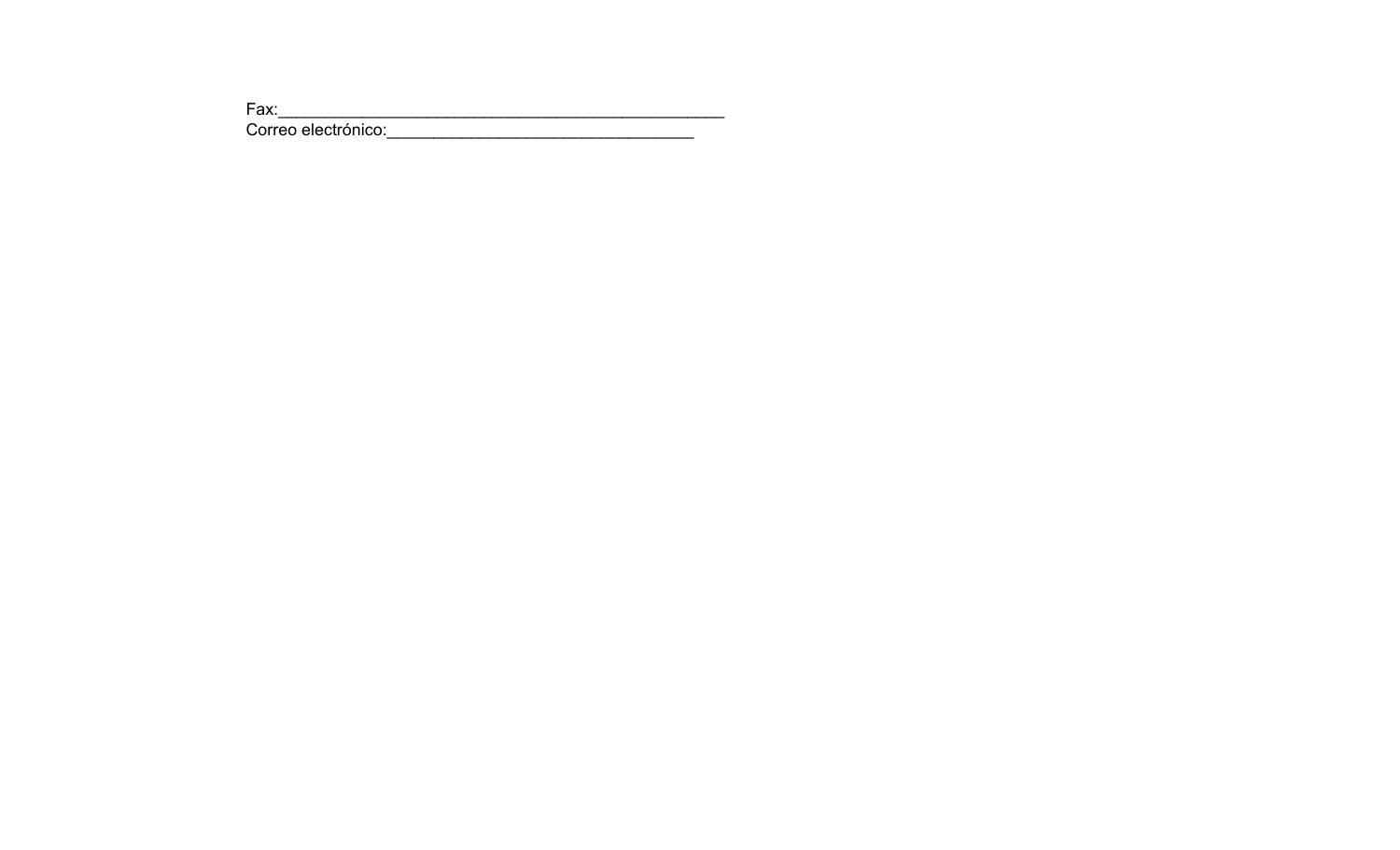#### **CANTIDADES ITEM**

| 1  |
|----|
| 2  |
| 3  |
| 4  |
| 5  |
| 6  |
| 7  |
| 8  |
| 9  |
| 10 |
| 11 |
| 12 |
| 13 |
| 14 |
| 15 |
| 16 |
| 17 |
| 18 |
| 19 |

#### **TOTAL**

**CANTIDADES** 

| 1              |
|----------------|
| $\overline{2}$ |
| 3              |
| 4              |
| 5              |

#### **TOTAL**

**ITEM**

**CANTIDADES** 

| 1 |  |
|---|--|
| 2 |  |
| 3 |  |
| 4 |  |
| 5 |  |

## **TOTAL**

## **CANTIDADES**

- **ITEM**
	- -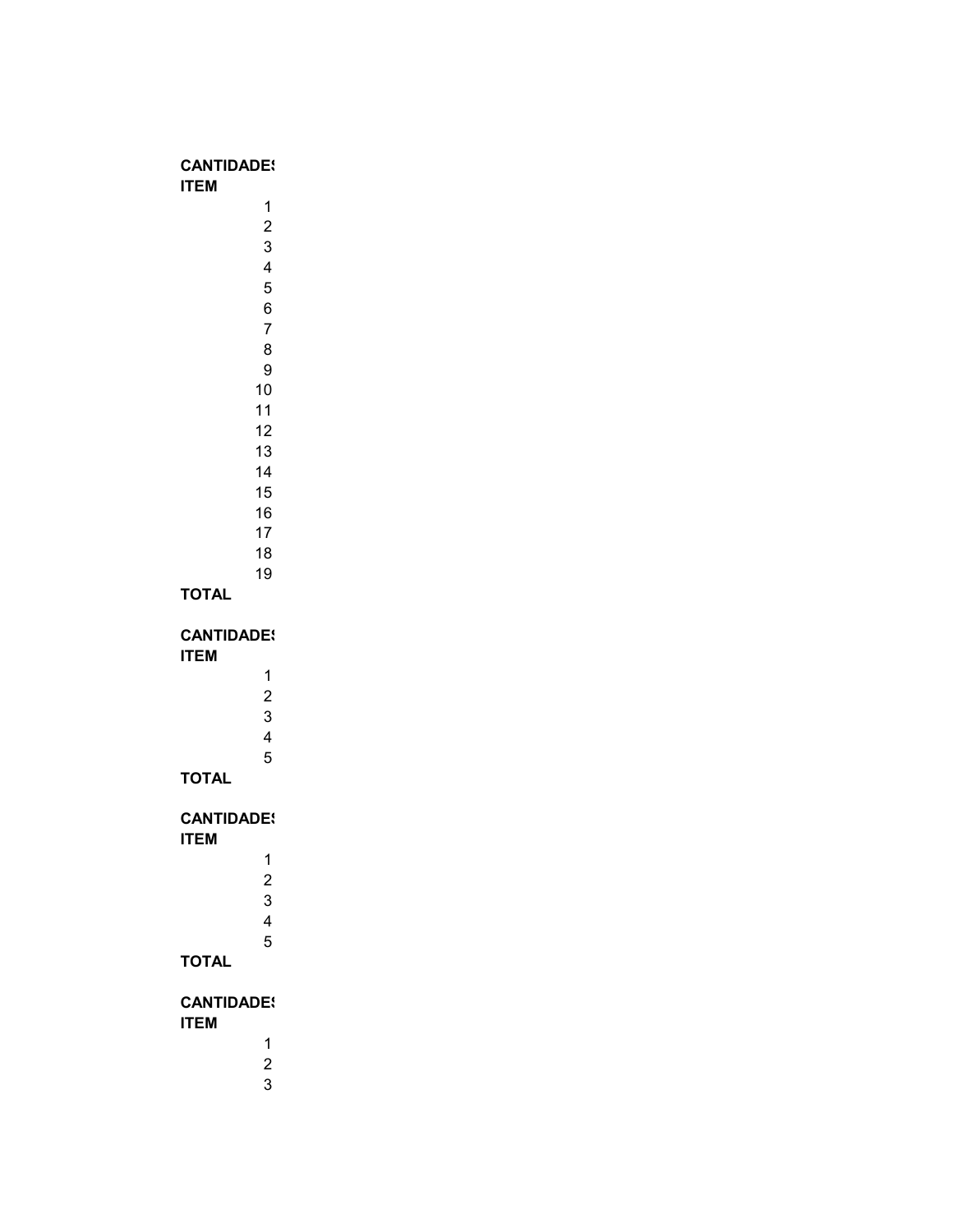**TOTAL**

**CANTIDADES ITEM** 1 2 3 4 **TOTAL**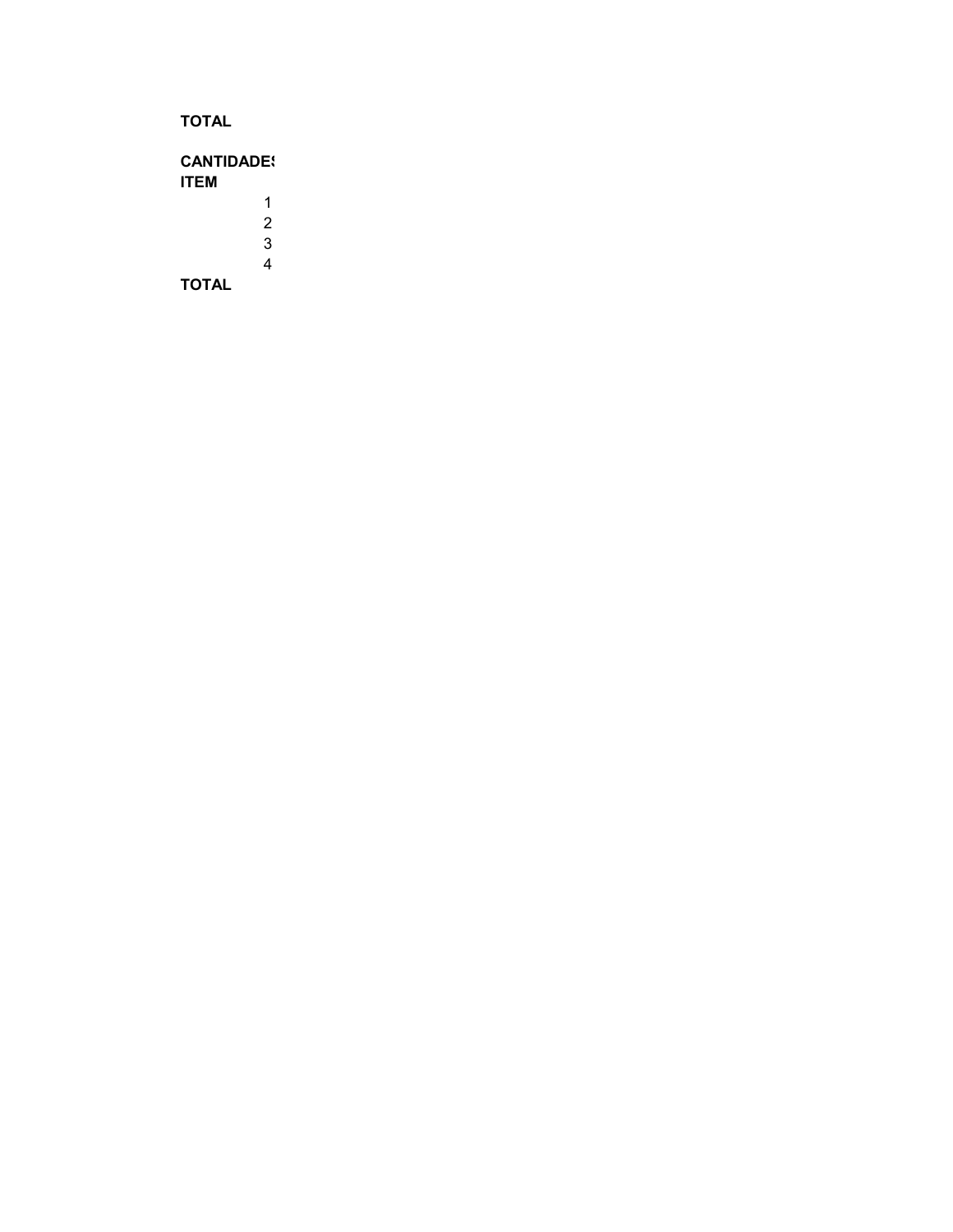#### **ANEXO TECNICO**

## **S DE OBRA SEDE ADMINISTRATIVA**

| <b>DESCRIPCION</b>                                                 | <b>UNIDAD</b>  |
|--------------------------------------------------------------------|----------------|
| SUMINISTRO E INSTALACION FLANCHE METALICO CAL.24 0,30MTS *2,40 MTS | ML             |
| IMPERMEABILIZACION VIGA-CANAL CON SIKA FILL 10 AÑOS                | M <sub>2</sub> |
| PINTURA Y ESTUCO EN PARTES AFECTADAS                               | M <sub>2</sub> |
| SUMINISTRO E INSTALACION TUBO FLUORESCENTE SLIM                    | <b>UND</b>     |
| SUMINISTRO E INSTALACION LAMPARA FLUORESCENTE 1,20MTS COMPLETA     | <b>UND</b>     |
| SUMINISTRO E INSTALACION CERRADURAS DE SEGURIDAD                   | <b>UND</b>     |
| SUMINISTRO E INSTALACION DE VIDRIO TEMPLADO DE 4MM                 | M <sub>2</sub> |
| SUMINISTRO E INSTALACION BOMBILO AHORRADOR DE 200 WTTS             | <b>UND</b>     |
| SUMINISTRO E INSTALACION DE PORCELANATO 50*50 Y GUARDAESCOBA       | M <sub>2</sub> |
| SUMINISTRO DE PEGACOR * 25 KG                                      | <b>UND</b>     |
| SUMINISTRO E INSTALACION LLAVE LAVAMANOS                           | <b>UND</b>     |
| SUMINISTRO E INSTALACION FLOTADOR                                  | <b>UND</b>     |
| SUMINISTRO E INSTALACION DOMO ACRILICO DE 2MTS * 2MTS              | <b>UND</b>     |
| SUMINISTRO E INSTALACION ACOPLE LAVAMANOS                          | <b>UND</b>     |
| SOLDADURA PARTES AFECTADAS EN REJAS, PUERTAS Y VENTANAS            | <b>UND</b>     |
| MANTENIMIENTO EN RIELES Y RODANIENTOS ARCHIVO                      | <b>UND</b>     |
| MANO DE OBRA LIMPIEZA VIGA - CANAL                                 | ML             |
| MANO DE OBRA LIMPIEZA TEJADO                                       | <b>UND</b>     |
| CONCRETO 2400 PSI * M2                                             | UND            |

## **S DE OBRA P.A.T. GUATEQUE DESCRIPCION UNIDAD** REPARACION PORTON PRINCIPAL **And the CONTROL CONTROL** IMPERMEABILIZACION VIGA-CANAL CON SIKA FILL 10 AÑOS M2 PINTURA Y ESTUCO EN PARTES AFECTADAS DE ENSIGNATION DE ENSIGNATION DE ENSIGNATION DE ENSIGNATION DE ENSIGNATIO INSTALACION REJA UND REPARACION JUNTAS TEJADO **MUNICIPAL EN ENGLANDA DE LA CONSTITU**NCIA DE LA CONSTITUIU DE LA CONSTITUIU DE LA CONSTI

## **S DE OBRA P.A.T. NOBSA DESCRIPCION UNIDAD** SUMINISTRO E INSTALACION FLANCHE METALICO CAL.24 0,30MTS \*2,40 MTS MIL IMPERMEABILIZACION VIGA-CANAL CON SIKA FILL 10 AÑOS M2 PINTURA Y ESTUCO EN PARTES AFECTADAS DE ENSIGNATION DE ENSIGNATION DE ENSIGNATION DE ENSIGNATION DE ENSIGNATIO SUMINISTRO E INSTALACION FLOTADOR UND MANO DE OBRA LIMPIEZA VIGA - CANAL METRO DE OS EN ALGORIA DE OS ENTRE O METRO DE OS ENFERAS DE OS ENFERAS DE O

#### **S DE OBRA P.A.T. MONIQUIRA DESCRIPCION UNIDAD** IMPERMEABILIZACION VIGA-CANAL CON SIKA FILL 10 AÑOS M2 PINTURA Y ESTUCO EN PARTES AFECTADAS MEDICAL EN ENTRE EN EL ENTRE EN EL ENTRE EN EL ENTRE EN EL ENTRE EN EL EN MANO DE OBRA LIMPIEZA VIGA - CANAL MESTO DE OBRA LIMPIEZA VIGA - CANAL MESTO DE OBRESO DE OBRESO DE OBRESO DE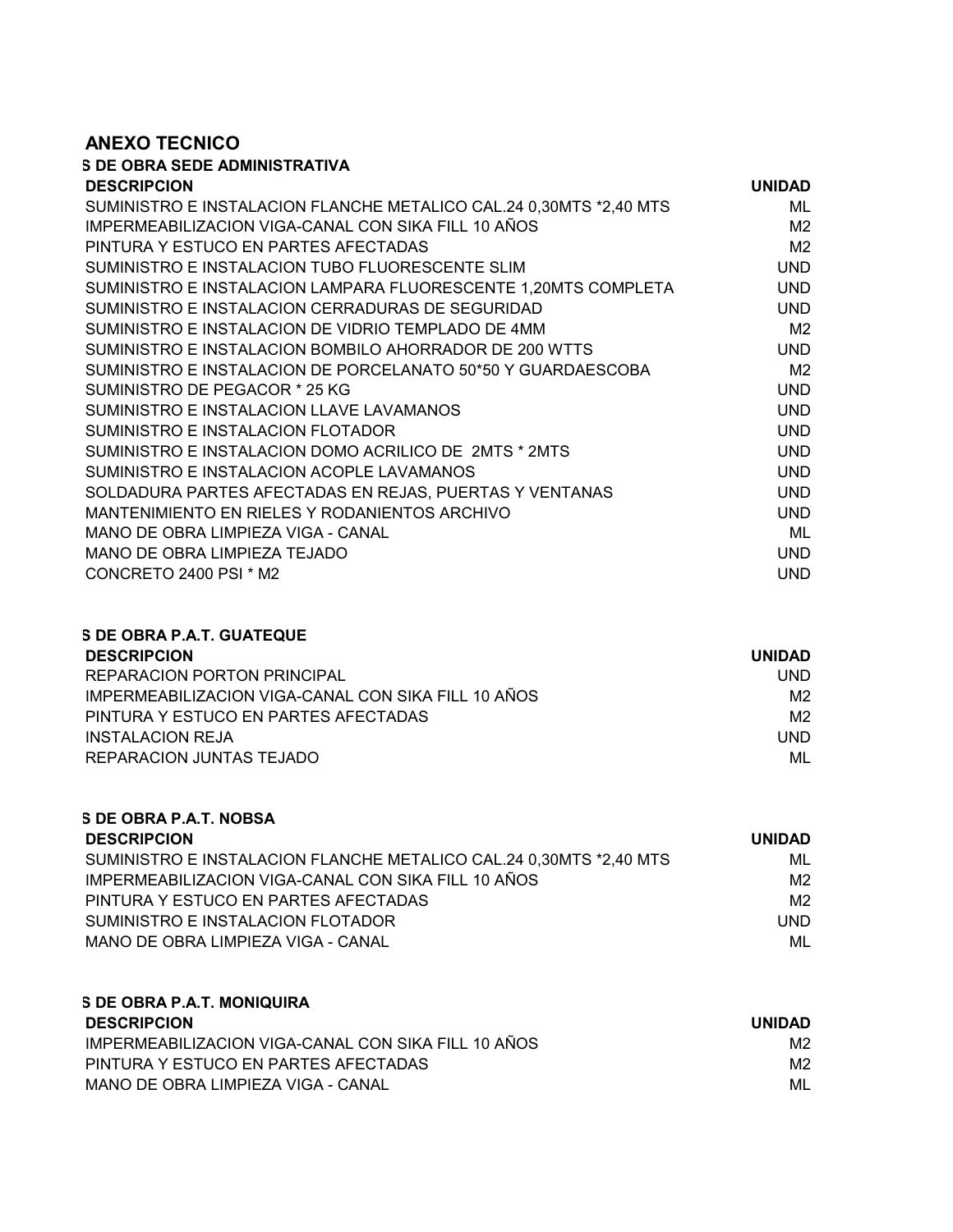| S DE OBRA P.A.T. SOATA                              |               |
|-----------------------------------------------------|---------------|
| <b>DESCRIPCION</b>                                  | <b>UNIDAD</b> |
| IMPERMEABILIZACION VIGA-CANAL CON SIKA FILL 10 AÑOS | M2            |
| SUMINISTRO E INSTALACIO TABLETA EN GRES             | M2            |
| PINTURA Y ESTUCO EN PARTES AFECTADAS                | M2            |
| MANO DE OBRA LIMPIEZA VIGA - CANAL                  | ML            |

### **TOTAL PROPUESTA**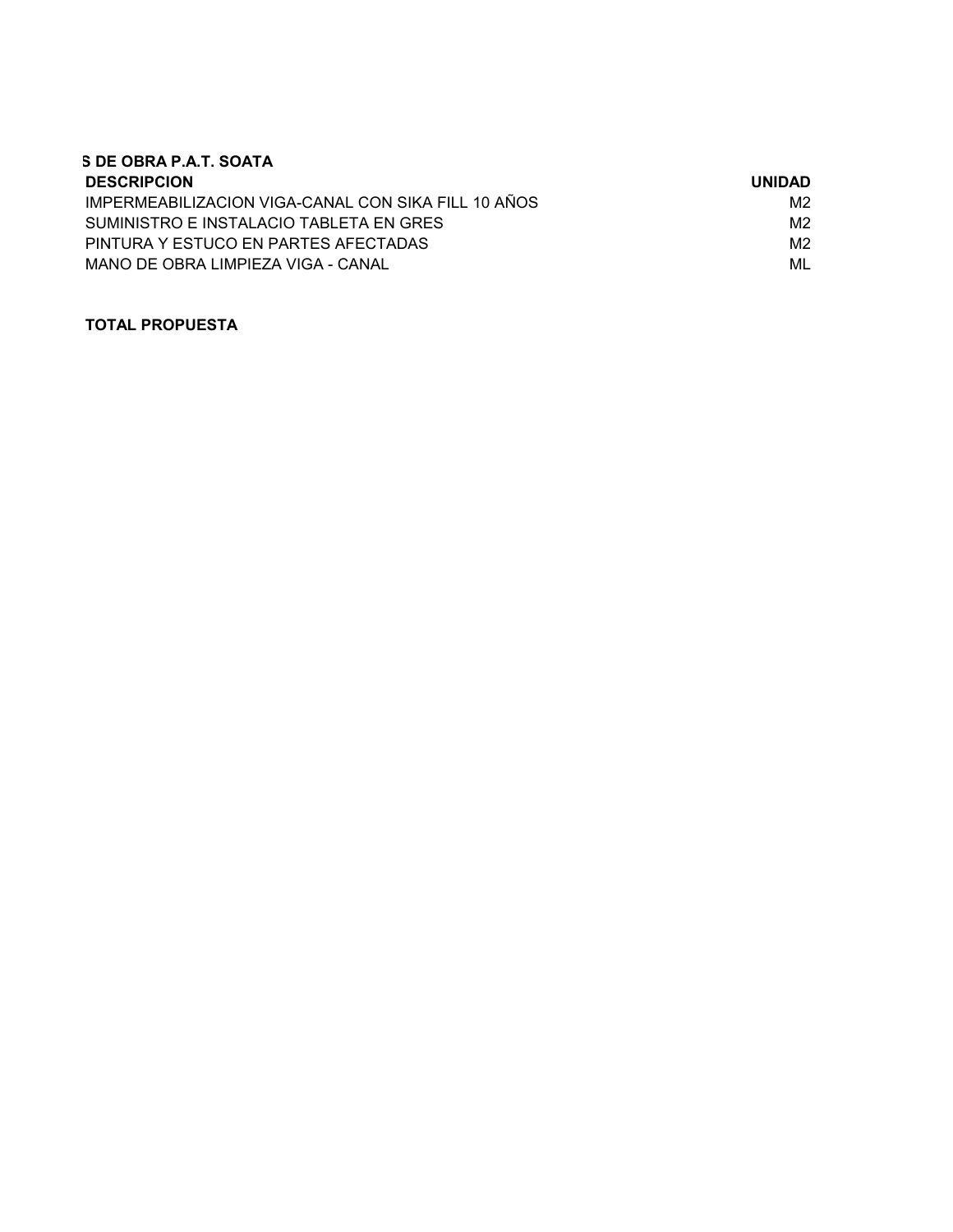#### **CANTIDAD V/R UNITARIO V/R TOTAL**

18.00 4.00 100.00 50.00 12.00 3.00 2.00 30.00 80.00 10.00 1.00 4.00 1.00 4.00 7.00 1.00 80.00 1.00

2.00

#### **CANTIDAD**

1.00 4.00 400.00 1.00 10.00

### **CANTIDAD**

20.00 5.00 80.00 1.00 80.00

### **CANTIDAD**

5.00 30.00 30.00